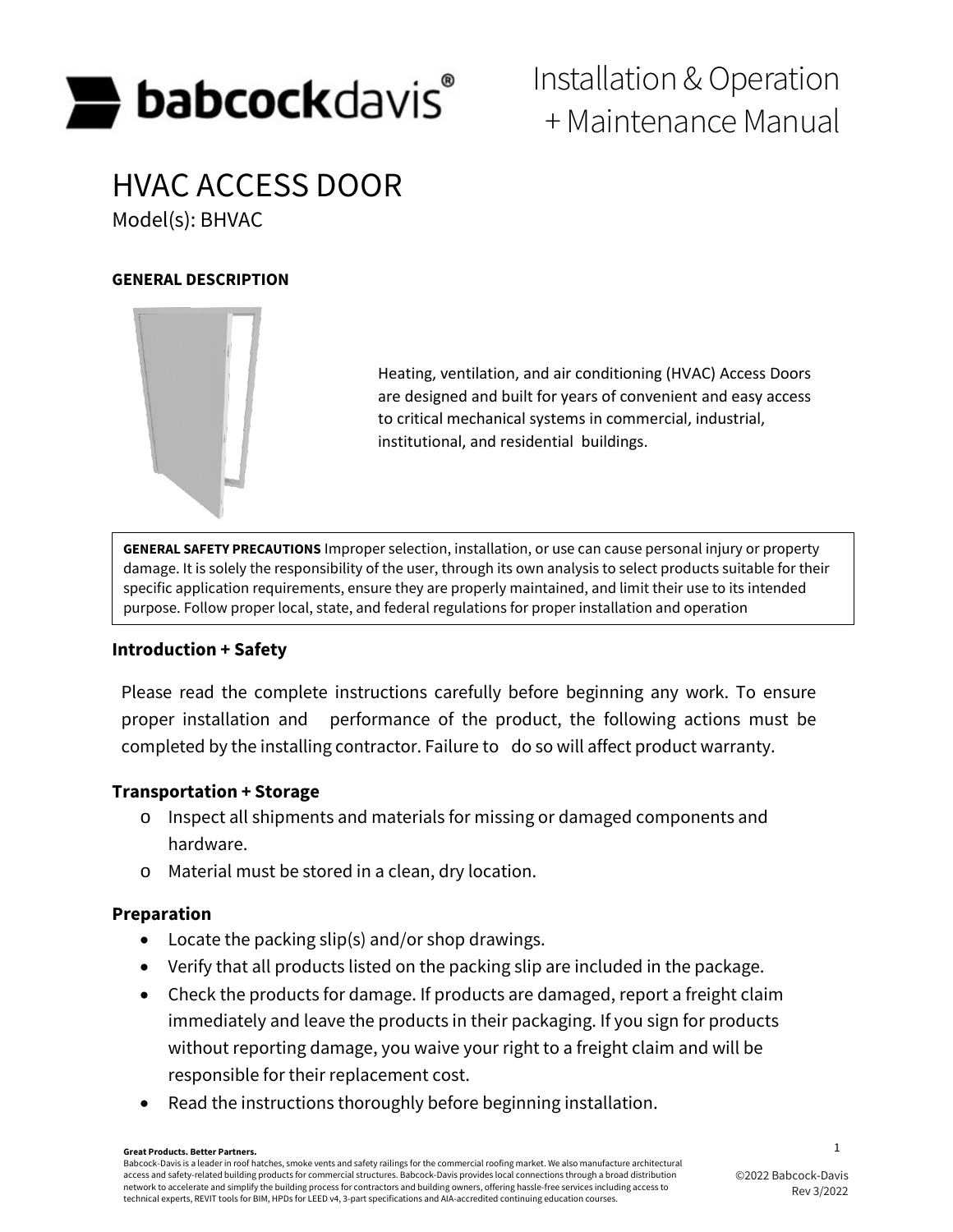# **Tool List**

- **Screwdriver**
- Keyhole saw
- **Fasteners**
- Drill

# **Preinstallation**

- 1. Install a framed opening at specified location of access door. **Figure 1**
- 2. Rough opening dimensions should be 1/4" larger than catalog size of door. Example: 12" x 12"door, rough opening should be 12-1/4" x 12-1/4".
- 3. Install drywall and cut opening for the access panel.



**Figure 1**

# **INSTALLATION**

- 1. Place the access panel into the opening. Flange should seat firmly against wall.
- 2. Square up access panel in opening and secure hinge side first. With the door in the open position, Install fasteners through ¼'' mounting holes. **Figure 2**



#### **Great Products. Better Partners.** <sup>2</sup> **Great Products. Better Partners.**

Babcock-Davis is a leader in roof hatches, smoke vents and safety railings for the commercial roofing market. We also manufacture architectural access and safety-related building products for commercial structures. Babcock-Davis provides local connections through a broad distribution network to accelerate and simplify the building process for contractors and building owners, offering hassle-free services including access to technical experts, REVIT tools for BIM, HPDs for LEED v4, 3-part specifications and AIA-accredited continuing education courses.